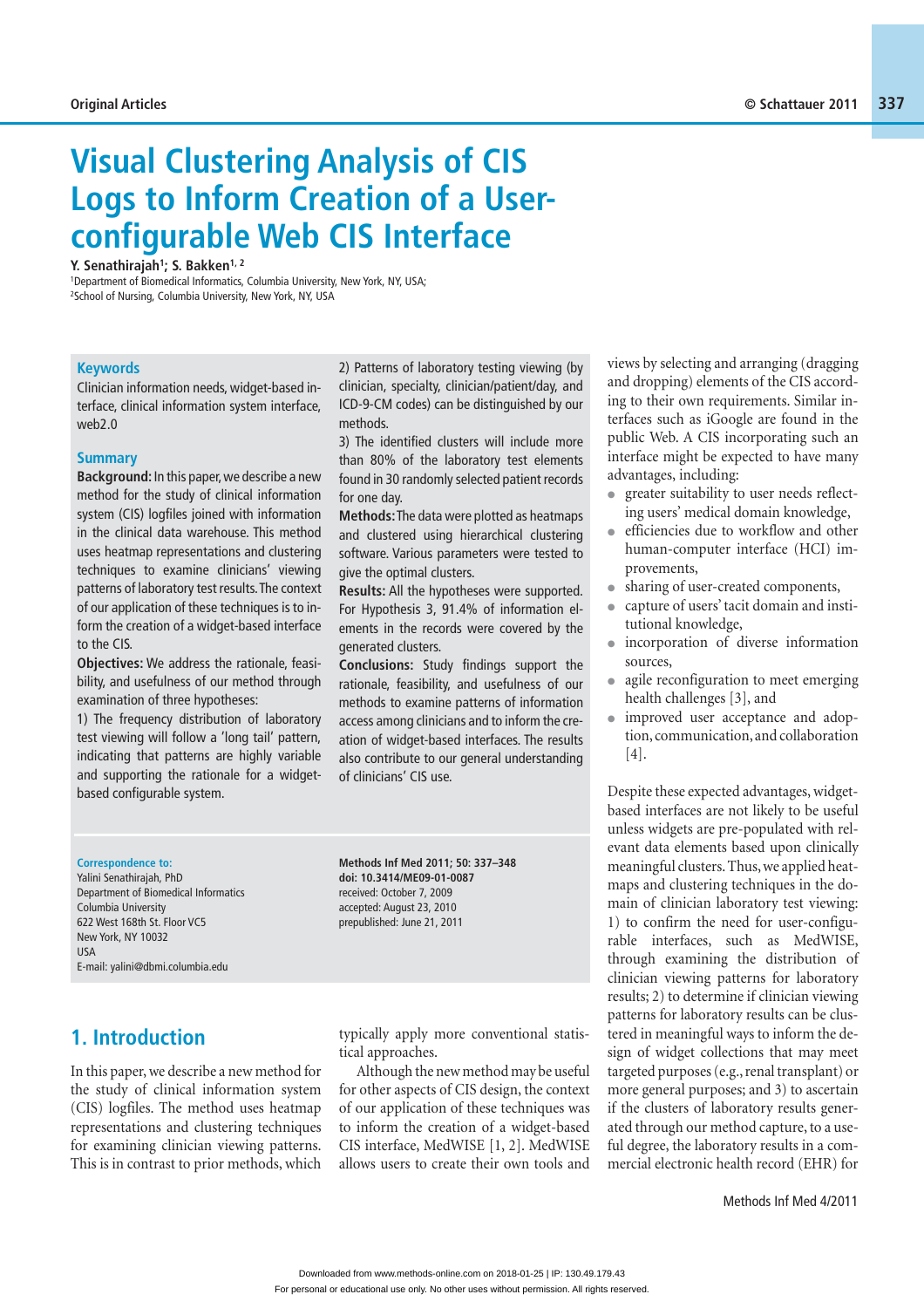a small random sample of patients. The last is necessary to determine the proportion of data that would not be included in a widget-based interface that was pre-populated based upon the clusters; if the clusters do not include a substantial portion of patient data from actual clinical records, little time would be saved by pre-populating interfaces based upon the clusters. In this initial report, we address the rationale, feasibility, and usefulness of the method of applying heatmaps and clustering techniques.

## **2. Background**

As foundation for our study hypotheses and methods, we delineate the relevance of analyzing clinician viewing patterns to inform the design of widget collections for interfaces such as MedWISE, describe the CIS used in our analysis, and provide a brief background on microarray analysis and clustering techniques.

## **2.1 Analyzing Clinician Viewing Patterns to Inform Design of Widget Collections**

Understanding the composition of a clinically useful set of widgets is vital to the success of introducing a widget-based CIS user interface. Logfiles offer a granular and detailed picture of what clinicians actually view in the CIS, and thus logfile analysis has the potential to inform the creation of suitable widget collections. For example, Chen and colleagues [5, 6] described a large variety of patterns of information viewing in a logfile analysis of temporal patterns of information access in WebCIS, the CIS in our study. They found that while 30–40% of data elements viewed were common across clinicians, the rest differed, requiring the clinicians to take different paths (which varied with specialty, role, patient condition, and other factors) through the system. As an indication of how variable these patterns are, Chen et al. found each specialty used 300–500 different paths.

Part of the rationale for a configurable widget-based interface is that it will be able to accommodate a high degree of variation in information viewing, i.e., cater to the

adequate. Even in the absence of a longtailed frequency distribution, clusters of viewing patterns can inform the pre-population of the CIS interface with a suitable collection of widgets to meet user needs. **2.2 CIS Details**  Several aspects of our CIS provide the foundation for our analysis. WebCIS is a CIS used by clinicians throughout the Columbia campus of New York-Presbyterian Hospital (NYPH) [10]. It provides laboratory results, clinician documentation

notes, imaging reports, forms for note entry, demographic and billing data, and listings of other available data. WebCIS functions as a Web portal-like interface, integrating many NYPH information systems, both by providing links to independent systems and by providing clinical information from multiple systems via the clinical data repository (CDR), a cache-like integrating database. The same data, in a form optimized for research queries, is also stored in the clinical data warehouse (CDW). A standardized terminology, the Medical Entities Dictionary (MED)[10, 11], provides integration and translation of terminologies between different systems and assigns each term a unique non-semantic identifier, a medcode. Thus, data el-

'long tail'a [7–9], and thus more easily suit different users. Accordingly, we were interested in discovering whether or not the laboratory results viewing frequency distribution in our sample follow a long tail pattern (>50% of views taking place in the 'tail' part of the distribution curve). If a majority of laboratory tests viewed by clinicians represented only a few types of tests that were frequently viewed, traditional methods of modeling a small number of use cases and creating static software displays would be

ements may be referred to at a granular level by their medcodes, which are included in, or can be derived from, logfiles. Because WebCIS forces a new server request for each laboratory test or panel, logfiles provide very granular information about what specific laboratory results are viewed by which clinicians and for which patients.

#### **2.3 Microarray Analysis**

Analysis of CIS data at the granularity needed to inform widget interface creation presents a problem in multidimensional analysis and interpretation because there are hundreds of laboratory tests whose results are viewed by multiple clinicians for multiple patients. For our purposes, it is important to identify data elements commonly viewed by most clinicians and by subgroups of clinicians, as well as those only viewed by individuals or that are associated with a certain specialty or patient condition. An understanding of all these, as well as of how they may be clustered into patterns, is necessary to design the initial sets of widgets suitable to the specific user's needs and situation, organize them into a widget-based CIS interface, and enable predictive delivery as the user traverses the CIS. Prior work in related areas includes the study of Wright and Sittig [12] in using the apriori algorithm for frequent item set mining and association rule mining to identify order sets in an automated fashion; however, we are aware of no others using our clustering techniques for automated data presentation in CISs. Wright and Sittig point out that automated methods which are used in a system which already has encoded the relevant elements and terminologies for the target CIS are extremely economical, eliminating several of the timeconsuming steps which would otherwise be required, and reflecting local practice. One difference between the aims of their study and ours is that they were concerned only with frequent sets; we are concerned with those that may be infrequent as well. Consequently, we applied an alternative approach built upon techniques usually used in microarray analysis.

Microarrays and clustering algorithms have been used for gene expression analyses

a A 'long tail' distribution is one in which there is a large variety of different objects that each occur at low frequency, as opposed to a collection that has a few objects, each occurring at high frequencies. An example would be academic books (many different ones are each sold in small numbers) versus bestsellers (a few different books are each sold in large numbers). For more information on the 'long tail' concept, please see 'The Long Tail' by Chris Anderson, Wired, April 2004. http://www.wired.com/ wired/archive/12.10/tail.html.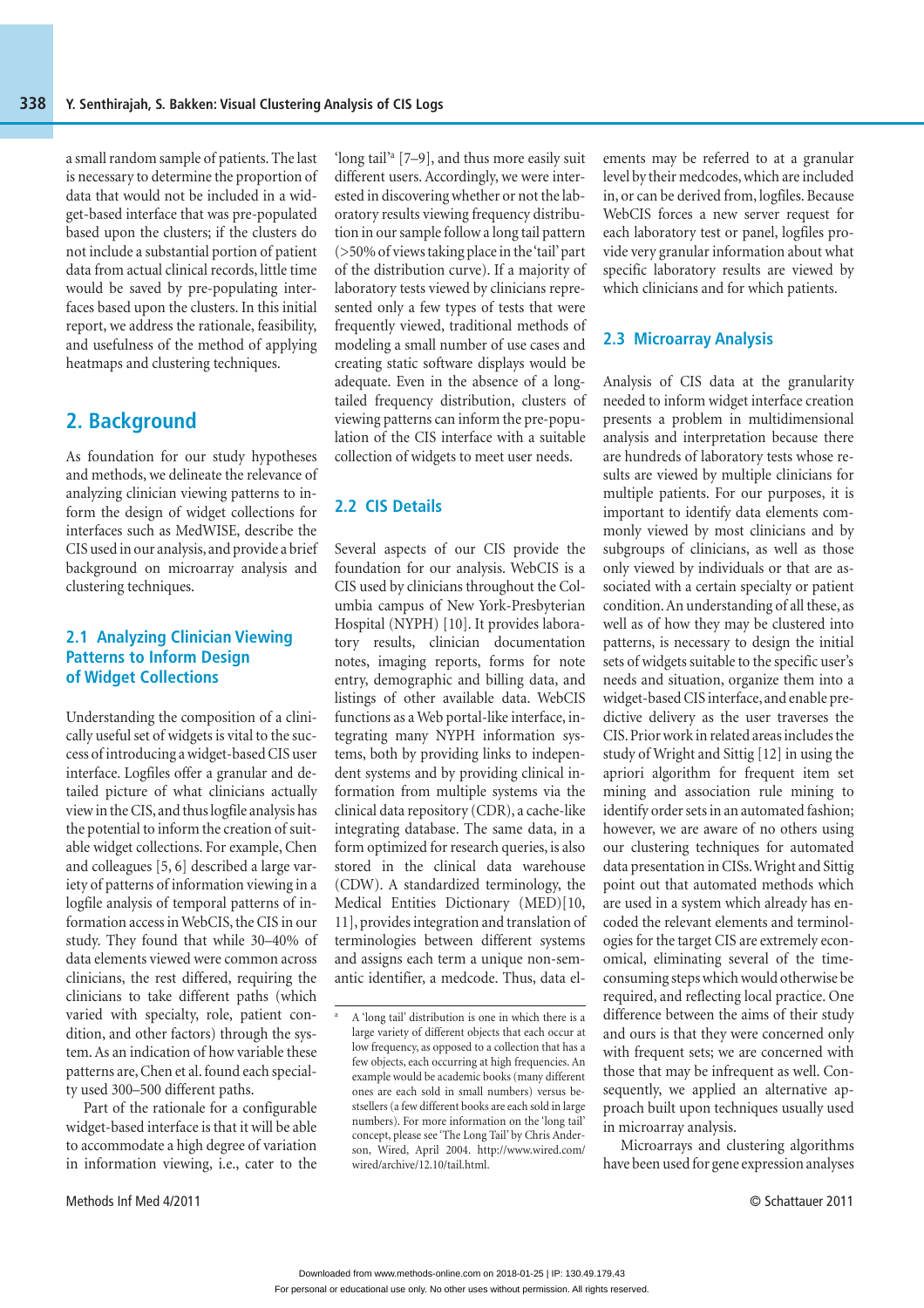

**Fig. 1** System architecture as it pertains to logfile and CDW information. The system consists of many commercial and home-grown systems denoted by 'CIS' and 'Ancillaries,' which, together with the Admission, Discharge, and Transfer (ADT) system (Eagle), use a series of interfaces (Interface Engine) to transfer information between systems and store and retrieve data from the CDR, a database system optimized for speed. The interface engine draws on the MED server for terminology translation between the different systems.

Data from the CDR is replicated to the CDW after processing by scripts, which put it into a relational form suitable for research queries. Entries in CDW tables include medcodes for each laboratory test or other clinical elements. The CIS generates logfiles that contain either a medcode or unique timestamp, which can be joined with data in the CDW to identify elements viewed.

of hundreds of samples and factors. [13-15] Madeira and others [15-18] list many possible types of biological information which can be derived from clustering analyses of microarrays, including gene functional annotation, identification of genes which are co-regulated/co-expressed, classification of samples, and so on. Heatmaps have also been used to display clinical chemistry data, [19] business processes [20], and steroid hormones in metabolism studies [21]. For our purposes, the task of identifying useful combinations of CIS data elements is most similar to that of identifying genes which are co-expressed under particular conditions. We conceptualize the clinician (or patient condition, or user session) as analogous to a 'sample' and the array of laboratory tests as analogous to genes. Consequently, we consider the frequency of viewing laboratory results

as analogous to gene expression. In our case, each record represents a clinician's total scores for viewing each laboratory test. Thus, for each of the 30 clinicians and 598 laboratory panels, we have a count of the total number of times the clinician viewed the laboratory results. As in genomic studies, these data can be plotted in a heatmap, which is like a spreadsheet with colors representing ranges of values in each cell ( $\blacktriangleright$  Fig. 2). By convention, shades of red indicate high values, green low values, and black intermediate values.

Heatmaps from microarrays have two useful features of particular relevance to our study; they can display clusters in an intuitive way, and the visualization of numbers (as colors) associated with the rows and columns (laboratory test and clinician, diagnosis, specialty, etc.) is itself a useful visualization of information use patterns, even without clustering. For example, a nonclustered heatmap showing elements along the x-axis and individual clinicians' use (grouped by specialty) along the y-axis would show any differences in viewing patterns among individual clinicians and clinician specialties.

## **2.4 Clustering Techniques**

Clustering rearranges the heatmap to place records with similar viewing patterns together, forming contiguous areas with similar color. Dendrograms (tree-diagrams) along two axes show the relationships of the rows and columns, with the most similar elements placed next to each other and joined by lines of the tree (as with a phylogenetic tree). Similarity is based on a distance measure–a multidimensional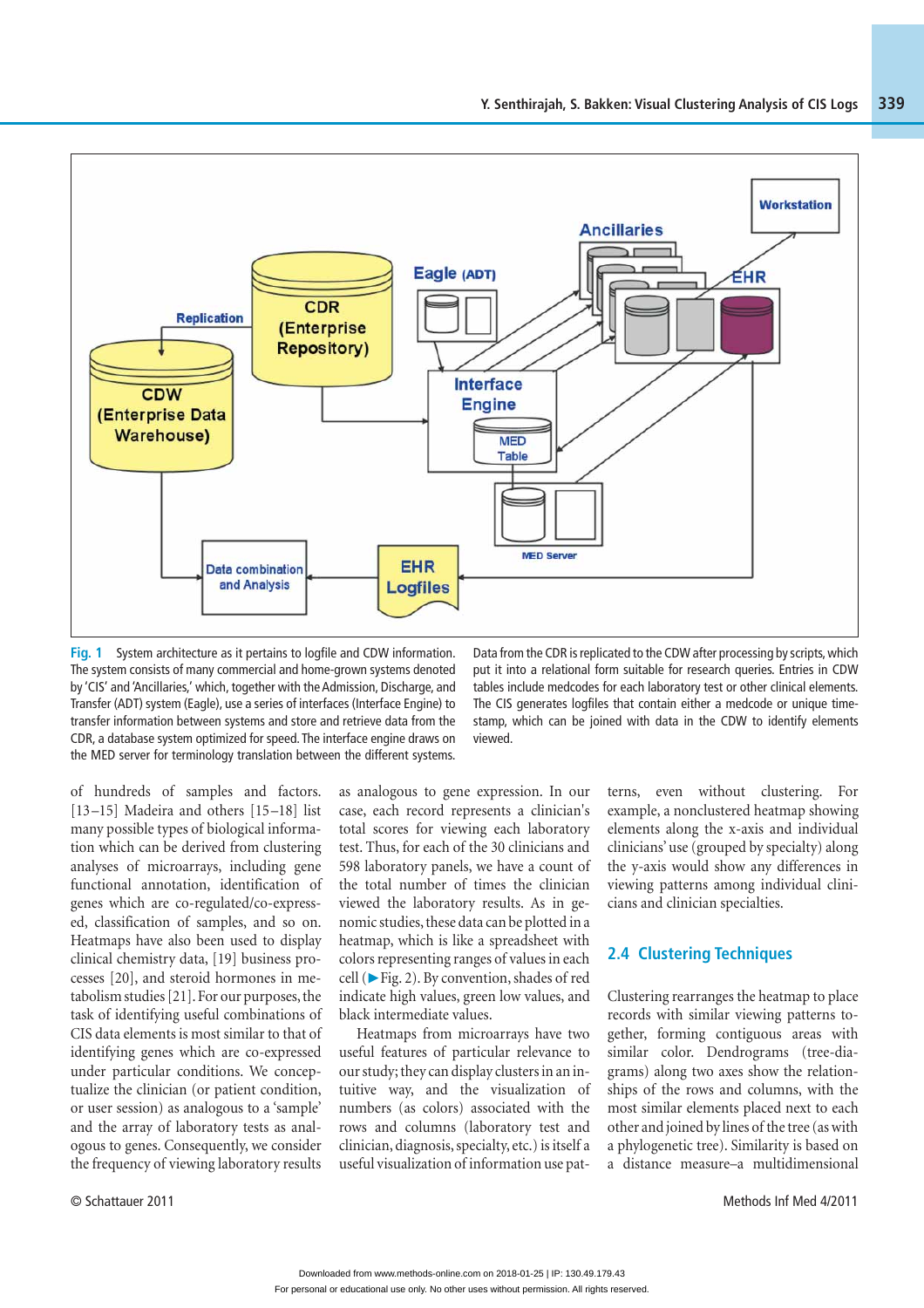analog to two-dimensional Euclidean distance. For more information, see [22, 23].

Kriegel et al. [13, 14] categorize clustering methods into three categories: subspace clustering, pattern-based clustering, and correlation clustering, and state that each defines the problems it is trying to solve differently, making comparison difficult. Pattern-based clustering methods identify simple correlations, whereas subspace clustering techniques are used for more complex numerical data in which magnitudes are significant. Correlation clustering methods identify more complex correla-



**Fig. 2** Cell values correspond to colors in a heatmap. By convention, shades of red indicate high values, green low values, and black intermediate values. Making an analogy with microarrays in our study, laboratory tests are analogous to genes, and clinicians (or patient condition, or user session) are analogous to samples. The top row shows raw values and the corresponding heatmap. The bottom row shows the values normalized by row, so that each value is expressed as a a difference of the value from the row mean, over the row standard deviation. (The row constitutes the total views for that clinician). The corresponding heatmap is to the right.

tions in which there are complicated functions relating the variables. We selected the hierarchical (pattern-based) clustering methods usually used in microarray analysis because of the nature of the problem we are trying to solve, which is to find the useful patterns in clinician data viewing in order to provide useful widgets and clusters of widgets in the CIS interface. Advantages of hierarchical clustering algorithms are that investigators do not need to specify the number of clusters in advance and results are presented visually in the form of a dendrogram and heatmap. The algorithm is unsupervised, meaning clusters emerge solely from the data and do not require a 'gold standard' set of labeled examples for comparison and learning.

One difference between the tasks in our study and that of most biological analyses is that the latter analyze expression patterns in order to elucidate facts about putative underlying biological structures or relationships, such as co-expression of genes indicating that they are co-regulated and perhaps part of the same pathway fragment. The patterns are noisy and imperfect clues to the underlying sought knowledge. In our case, the co-occurrence patterns are themselves what we are seeking, rather than being imperfect pointers to a behind-thescenes process. In addition, distance between clusters may also not have the same significance it would in microarray analysis of biological data. For example, tests for sexually transmitted diseases may be found



**Fig. 3** Methods Overview: 1) Data from the database record and logfile record are joined to allow identification of which element (in this case, specific laboratory results) the user viewed for a specific time and patient. 2) Normalized counts of all the test results viewed are visualized as a heat map, and clustered hierarchically in two dimensions (e.g. laboratory test v. user).

3) Cluster analysis is performed. 4) Resulting clusters are compared with actual patient records from the Eclipsys CIS (a commercial system in use at NYPH). 5) The cluster can be used to specify elements of a widget interface (future work).

Methods Inf Med 4/2011 © Schattauer 2011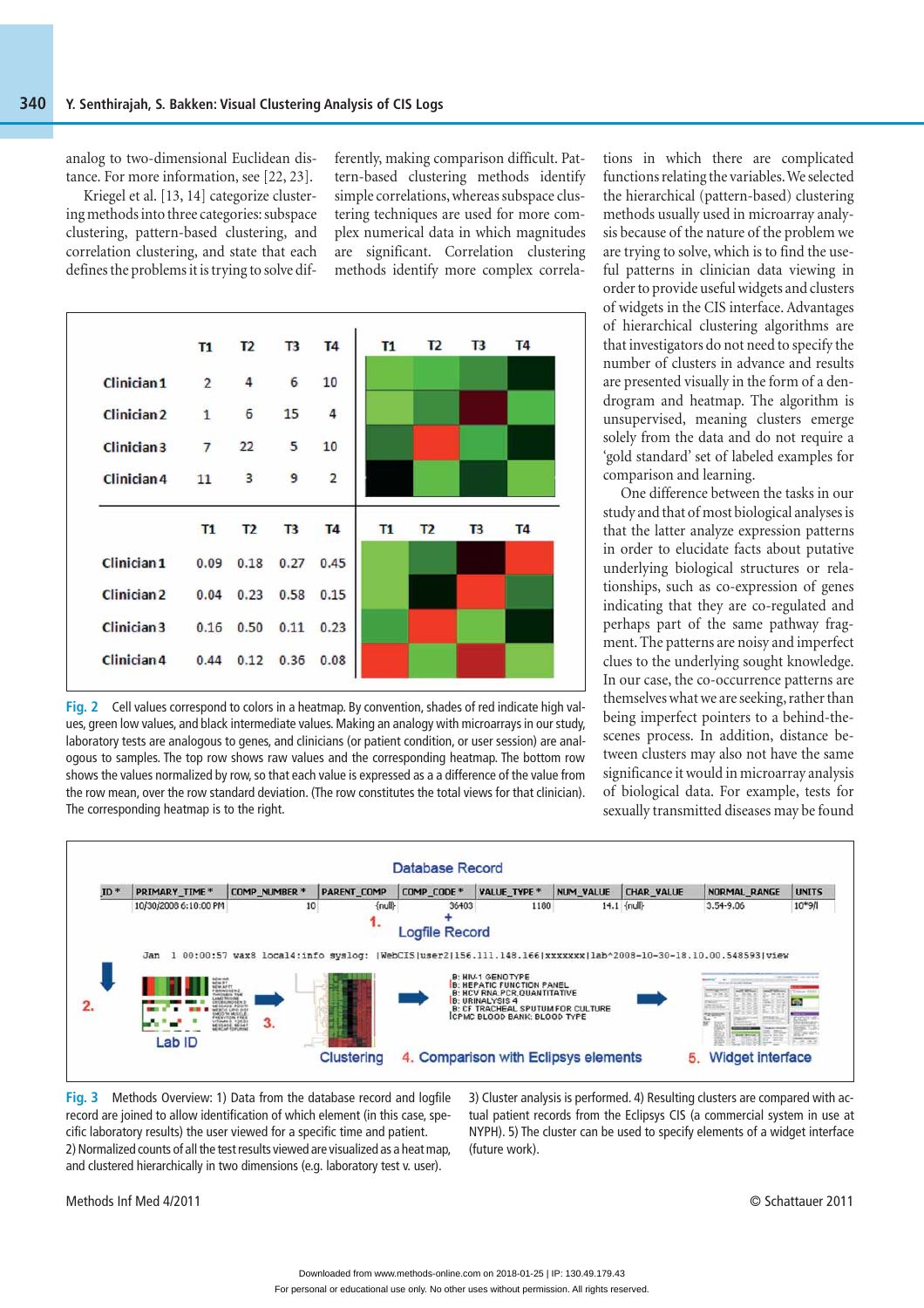together with tests of renal function even in the absence of a biomedical linkage. While it is true, and highly interesting, that patterns of information viewing in a CIS may correspond to medical and environmental facts, or facets of the diagnostic and treatment processes, elucidating such processes in detail is beyond the scope of our current work. We are not seeking specific patterns, but to find the statistical regularities corresponding to clinicians' prototypical viewing patterns in order to customize CIS display in a way responsive to clinicians' needs. Knowledge-based approaches can be combined with this determination of clusters, as Mobasher et al. describe in their studies [24, 25] of commercial web mining and personalization. Commercial web mining and personalization techniques make use of page content analysis and/or user tagging or ratings in combination with usage analysis. CIS information does not have direct analogues to page content, but there may be other sources of knowledge to shape personalization; the MED hierarchy is an example. However, while we may use a combination approach in future, this is not within the scope of the work described here. Examining co-occurrence patterns from logfiles allows us to determine which elements clinicians usually view in the same session, making those combinations good candidates for being displayed together on the page in prepopulated interfaces. Usual methods of determining interface elements include consultation with clinical users in an iterative participatory design approach that is usually discontinued at some point during development or implementation. Other approaches include cognitive studies of system use [26–28], which, due to cost, usually involve small numbers of subjects over a limited time. However, because of the configurable nature of MedWISE, we required a method that would allow us to study clinician viewing patterns at a granular level.

#### **2.5 Objectives**

To understand how clinicians view specific types of information at a very fine-grained level to inform design of widget-based in-

terfaces, we examined the rationale, feasibility, and usefulness of applying heatmaps and hierarchical clustering through three hypotheses:

- Hypothesis 1: The frequency distribution of laboratory results viewing will follow a 'long tail' pattern.
- Hypothesis 2: Patterns of laboratory testing viewing (by clinician, specialty, clinician/patient/day, and ICD-9-CM codes) can be distinguished by our methods.
- Hypothesis 3: The identified clusters will capture 80% of the laboratory results data elements in a random sample of 30 patient records for one day.

## **3. Methods**

In this section, we first describe the preparation of log files for cluster analysis and then the analysis techniques.  $\blacktriangleright$  Figure 3 provides an overview of methods starting with the database record and resulting in the widget-based interface. The last step in the overview is future work and not the focus of this paper, but is provided as context for the remaining methods.

## **3.1 Preparation of Log Files for Cluster Analysis**

We extracted one month (January) of log entries for 30 clinicians in the Nephrology and Hospitalist departments from 2007 WebCIS logfiles. After pre-processing to remove redundant or irrelevant information (such as logfile entries indicating an error that prevented information viewing, or entries pertaining to viewing of non-laboratory data), we processed the logfiles with data from the CDW as described above to identify all laboratory results viewed by clinicians in our sample. For this study, we considered the unit of analysis to be a view of a laboratory test result panel (a small group of tests, such as those included in standard basic metabolic panels) or a single test when displayed alone rather than as part of a panel. This was done to remove the bias that would occur from using each individual test in a panel as the unit of analysis since individual tests in a panel would naturally show up as clusters in our visualizations and this clustering merely reflects design of the laboratory ordering schemas and provides no useful information about clinician viewing preferences. The resulting datasets were manipulated in a database and spreadsheet to execute various joins and lookups necessary to isolate the laboratory records and to put the data in a format usable by the clustering software.

#### **3.2 Cluster Analysis**

For analysis we used the open-source freely downloadable Hierarchical Clustering Explorer available from the University of Maryland [29] and Spotfire for Functional Genomics version 9.1.1. These programs perform hierarchical, K-means, and other clustering techniques, and provide visual interactive displays for profile discovery.

The sample comprised logfiles from 30 clinicians pertaining to 1239 patients; 653 laboratory test medcodes were represented. Analysis using laboratory panels as a single unit of analysis reduced the number of medcodes to 598.

After assessing various distance measures (Euclidean, simple matching, Manhattan, etc.) and linkage types, we clustered the data according to the analyses below. In general, we used complete linkage and Pearson's r as a distance measure, because of its independence of units and because it generally produced the best results in terms of consistent and well-defined useful clusters.

## **3.3 Hypotheses Testing**

#### **3.3.1 Hypothesis 1**

We plotted viewing frequency for each laboratory element and used descriptive statistics to determine whether > 50% of the views were for the less common tests (the 'long tail'). We also plotted the cumulative percentage of test views on the same x-axis to show the proportion of test views corresponding to different parts of the frequency distribution.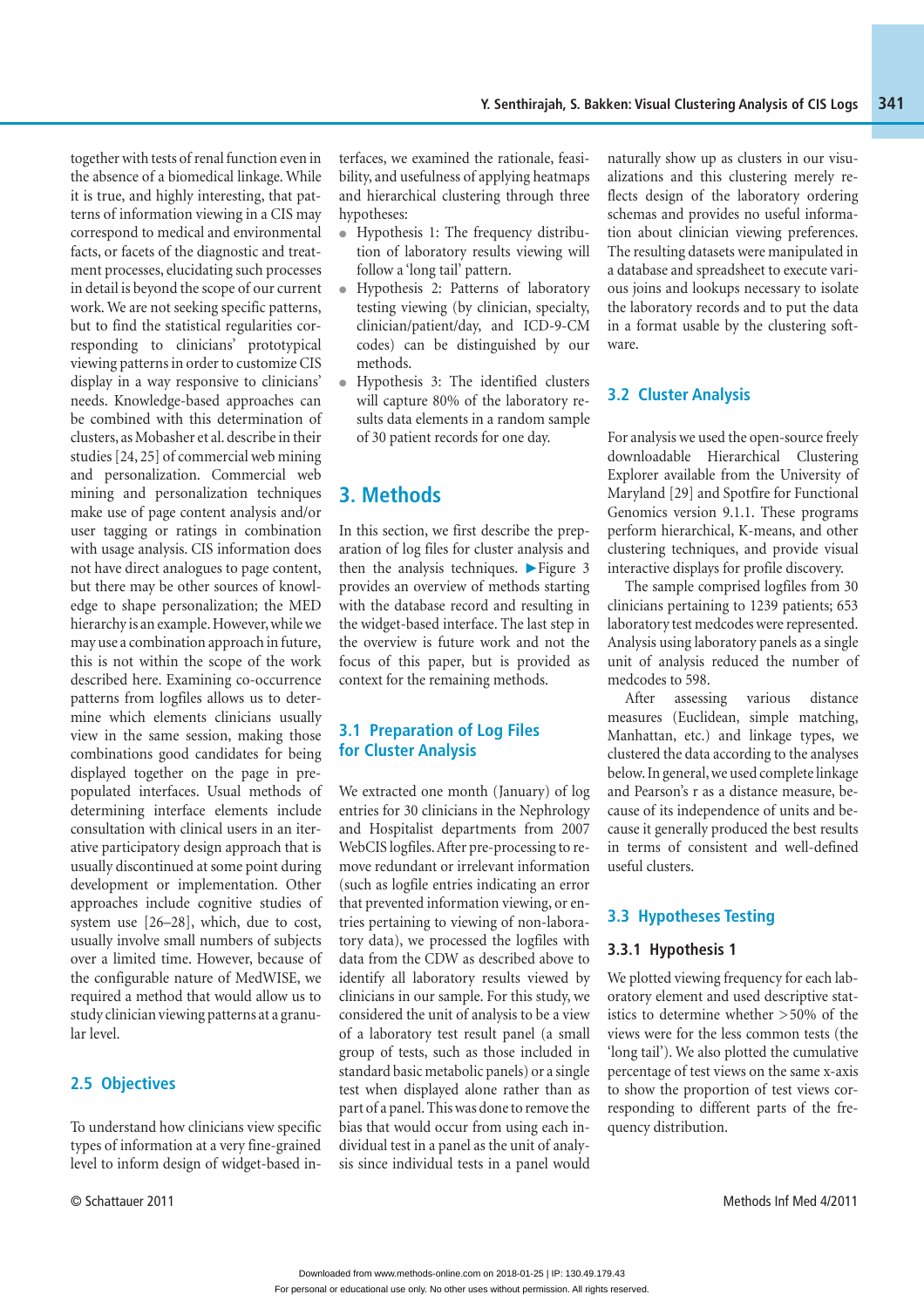

**Fig. 4** Distribution plot of test viewing frequency (vertical axis) versus laboratory tests (horizontal axis, not all test names shown). The distribution shows a 'long tail' pattern. The darker line plot is the cumulative percentage (Pareto plot), showing that >50% of total test views are of tests in the tail of the frequency distribution.

#### **3.3.2 Hypothesis 2**

We analyzed viewing patterns by clinician, specialty, day (views by clinician per patient per day), and ICD-9-CM codes (which are included in the CDW as part of the patient record). Data were clustered in Spotfire using the correlation similarity measure, complete linkage. We also analyzed the comparative viewing patterns of matched pairs of users who viewed the same patient record on the same day. This included the calculation of overlap in test viewing between members of the pair and calculation of the proportion of sessions in which test viewing was completely mutually exclusive between members of the pair. The Jaccard index (or Jaccard similarity coefficient) is a statistic used for comparing the similarity and diversity of sample sets. It consists of the intersection of the two sets divided by their union.

#### **3.3.3 Hypothesis 3**

As a test of the usefulness of the clustering to inform the design of the widget-based interface, we first manually inspected the records of 30 nephrology patients (1% of the number of patients represented in log-

Methods Inf Med 4/2011 © Schattauer 2011

files) selected at random for one inpatient day, counting the number of laboratory tests viewable in Eclipsys (a commercial CIS in use at NYPH). Next, we examined differences between these and the clusterdetermined laboratory sets. We defined 'usefulness' as how well clusters found through our method represent elements found in real patient records, i.e. we calculated the proportion of laboratory elements found in real patient records which were also found in the clusters we found from logfile analysis. The 80% threshold used for this hypothesis is somewhat arbitrary and loosely based on the 80/20 rule found in so many work analyses(30).

# **4. Results**

#### **4.1 Hypothesis 1**

The test viewing frequency analysis revealed that 51.8% of the lab panel views were of 498 different tests; 49.2% of the views were of the top 10 tests. 10 tests corresponds roughly to the number of widgets that can be placed in a single-view interface, and so reflects a natural breaking point for our purposes. It also reflects the nature of the distribution which consists of a a small number of high-frequency tests and a much larger number of lower-frequency tests. The number of views ranged from 5527 (for basic metabolic panel) to 1 (for many specific disease or single-test items). This distribution supports the 'long tail' characteristic of medical information ac- $\csc(\triangleright$  Fig. 4).

#### **4.2 Hypothesis 2**

Hierarchical clustering on both the medcode values (columns) and clinicians using a minimum similarity of .85 (complete linkage) yielded several clusters ( $\blacktriangleright$  Fig. 5). These included clinically-meaningful clus ters related to bone health (Vitamin D, parathyroid hormone), transfusion (antierythrocyte antibody screen, blood type), diarrhea of possible infectious origin (parasitology exam, fecal leukocytes, stool culture, Clostridium difficile Toxin A), and autoimmune disease (rheumatoid factor, complement, total hemolytic (ch50) complement, c4 complement, c3 complement, anti nuclear antibody screen).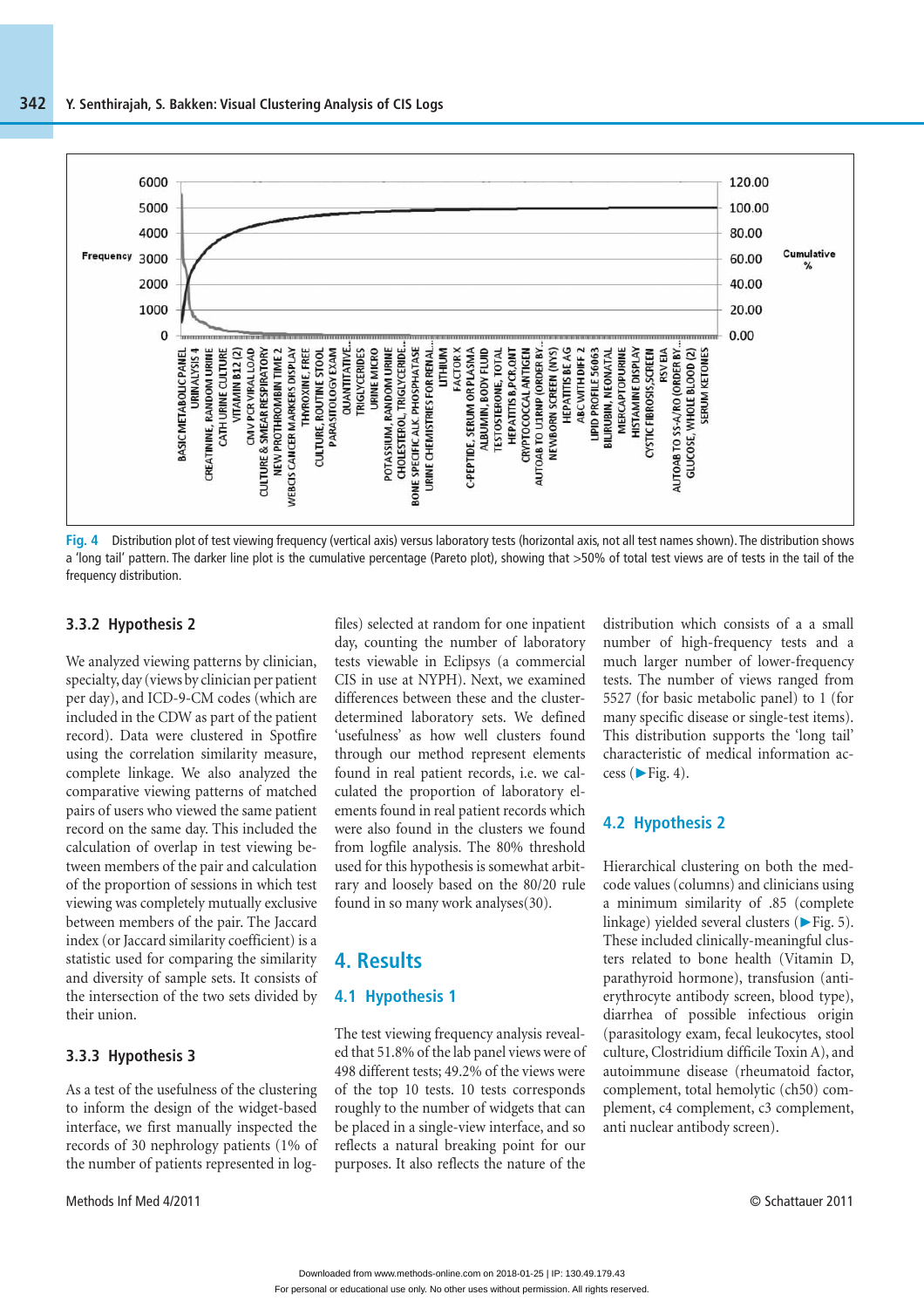

**Fig. 5** Heatmaps with laboratory test titles (vertical axis) and clinicians (horizontal axis, names obscured). On the right is an overview screenshot of the heatmap showing clusters of tests and user patterns. Horizontal groupings reflect tests commonly viewed together. Vertical bands reflect individual clinician viewing patterns. On the left is an exploded view of a section of

heatmap showing the test names on the vertical axis. Horizontal red bands indicate the tests that were viewed by many users and at high frequencies. Conventional heatmap coloring (i.e., red for high numbers, green for the lowest, black for intermediate) applies.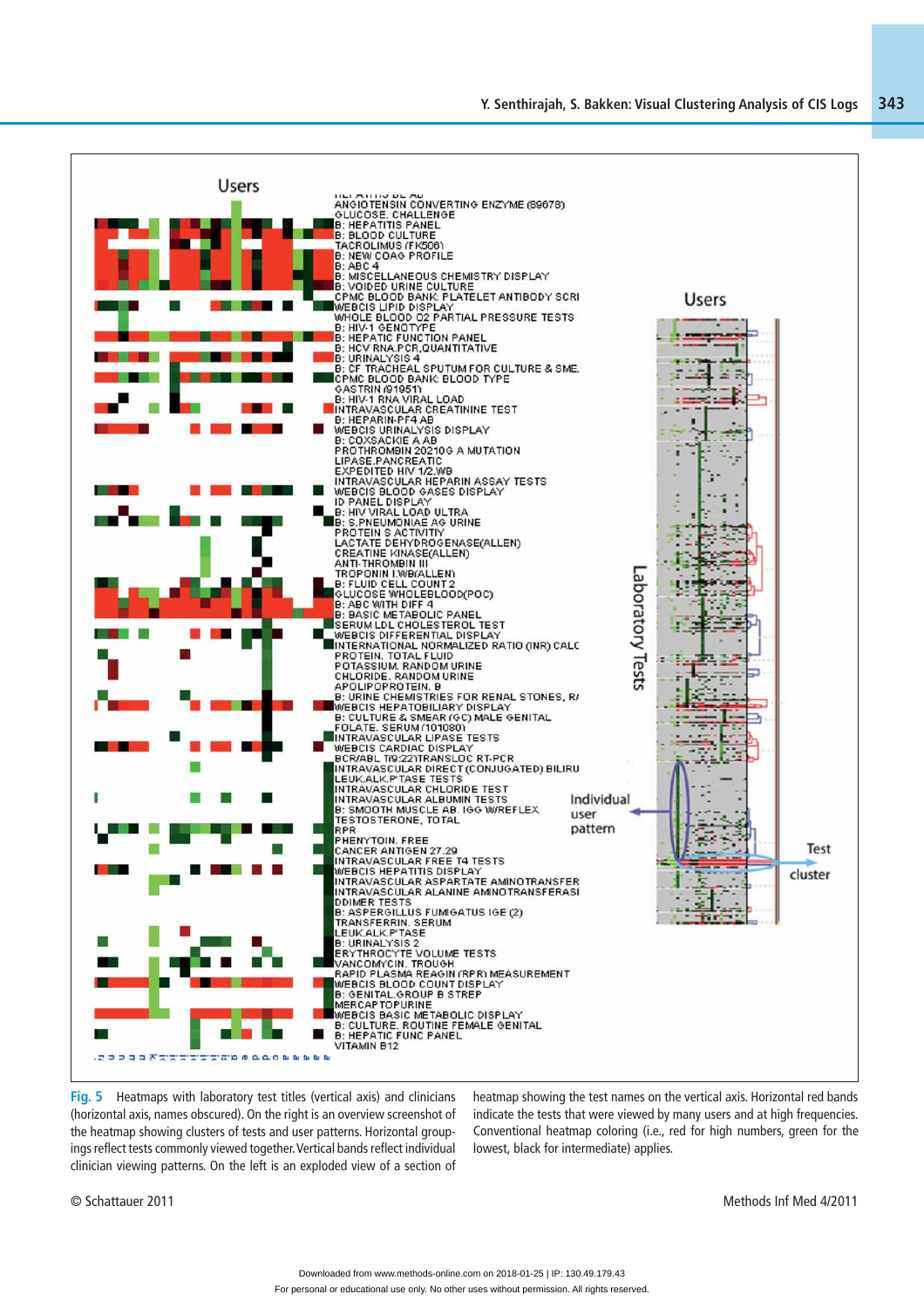

**Fig. 6** Clustered test viewing, by specialty. Left column: hospitalists, right column: nephrologists. Not all test names are shown.

#### **4.2.1 Clinician-based Analysis**

Visual inspection of the resulting heatmap and its relation to the clusters shows that the method makes it simple to identify clusters of tests that are highly used by a majority of clinicians (red horizontal bands in  $\triangleright$  Fig. 5), and those that are viewed by a small

Methods Inf Med 4/2011 © Schattauer 2011

number or single clinicians (vertical lines in  $\blacktriangleright$  Fig. 5).

The most commonly viewed test was cholesterol 2. Other frequently viewed test results across hospitalists and nephrologists included complete blood count (white blood cell count [WBC], red blood cell count [RBC], RBC distribution width [RDW], platelet count [PLT], hemoglobin

[HGB], hematocrit [HCT], mean corpuscular hemoglobin [MCH], mean corpuscular hemoglobin concentration [MCHC], mean corpuscular volume [MCV], mean platelet volume [MPV], and nucleated RBC count); MPV, serum creatinine kinase, bilirubin, phosphorus, albumin, alkaline phosphatase, uric acid, low density lipoprotein (LDL) and high density lipoprotein (HDL), hepatobiliary, blood count, and urine chemistries panels were also frequently viewed. Inspection of the individual user profiles revealed the five clinicians viewing HIV-related tests (e.g., CD3, CD4).

Clustering on the clinician axis yielded two clusters, but these did not correspond to the two specialties. One group consisted of 11 clinicians (7 nephrologists and 4 hospitalists) and the other, 12 clinicians evenly divided. This was reflected in inspection of use of individual laboratory tests: viewing of several tests such as urine chemistries were evenly distributed among hospitalists and nephrologists, as was cardiac display.

#### **4.2.2 Specialty-based Analysis**

The heatmap in  $\blacktriangleright$  Figure 6 shows views of data elements by nephrologists (right column) and hospitalists (left column), revealing tests common to both and specialty-specific elements.

The display simplifies comparison of test result viewing across specialties. There is considerable overlap, but also some differences.

Clustering by specialty versus laboratory tests/panels showed that, of 598 elements, 93 (15%) were viewed only by hospitalists, 130 (22%) only by nephrologists, and the rest by both specialties, with hospitalists generally viewing tests more frequently. Specialized viewing fell into expected patterns, such as nephrologists viewing parathyroid hormone, amylase, creatinine kinase, and specific urinalyses, and hospitalists viewing urine microbiology displays, blood gases, and a wider variety of tests. It also included a much higher incidence of nephrologists viewing tests for HIV and other infections, than for hospitalists. Physicians involved in renal transplant could be identified from the data by manual inspection of their viewing patterns, because of their distinctness. The re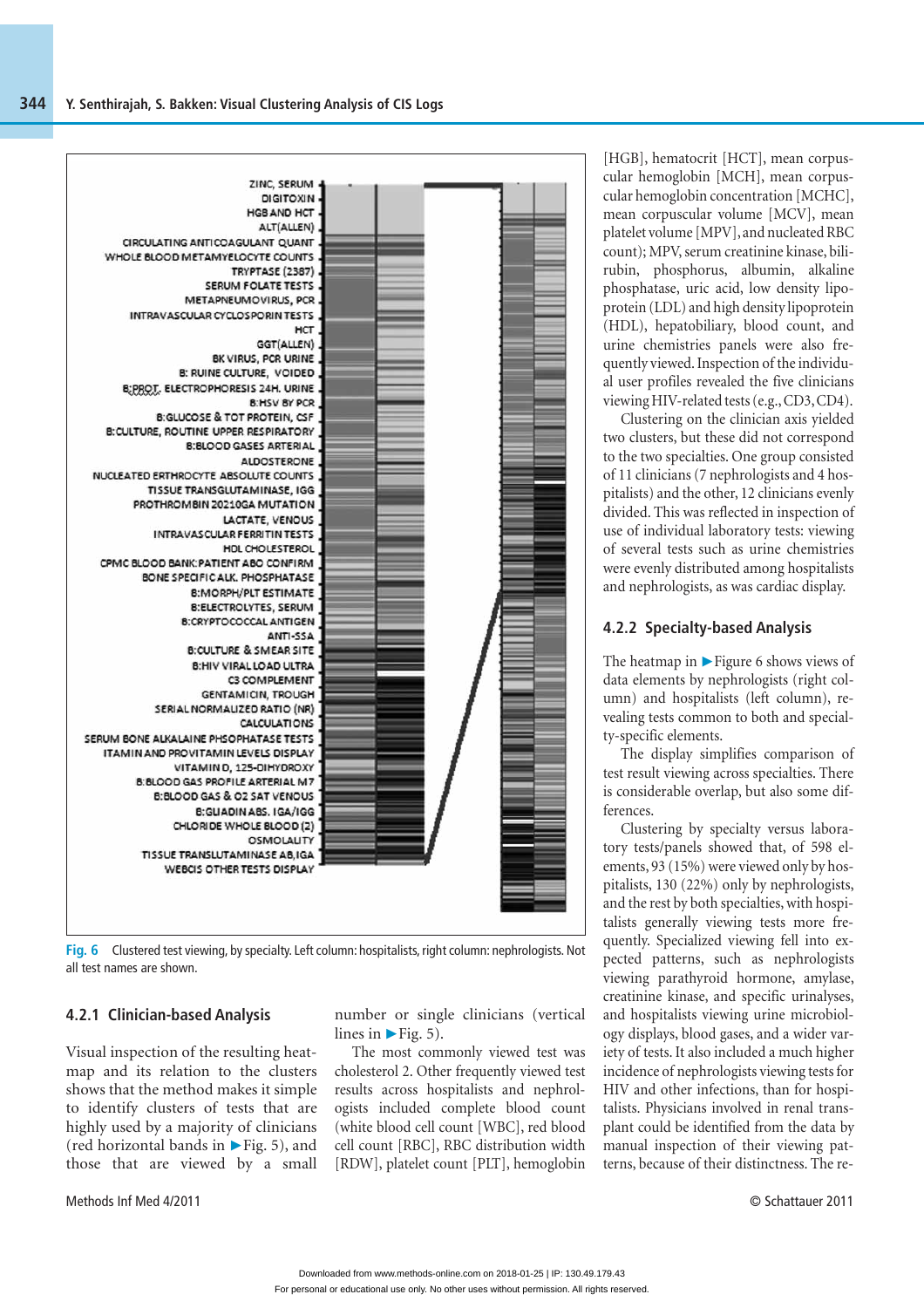sults from the manual inspection were confirmed with the head of the nephrology department. One nephrologist viewed an unusual variety of seemingly unrelated tests; hypothesized to be due to his patients' participation in a research protocol.

#### **4.2.3 Clinician/Patient/Day Analyses**

In terms of comparisons between clinicians viewing the same patient records on the same day, more than 20% of matched pairs of clinicians viewed completely mutually exclusive sets of tests, indicating substan tial variation in viewing patterns ( $\blacktriangleright$  Figs. 7 and 8).

Sixty-seven of the clinician pairs were repeated a total of 297 times during the month. Further examination of patterns among the repeated pairs might shed light on reasons for specific data selection and differences between members of the pair; however, this is beyond the scope of the current study.

Almost all (91.4%) of the clinician pairs were in the same specialty. When clinicians were in the same specialty, only 20.3% of the views were mutually exclusive, as compared to 50% when the specialties were different.

#### **4.2.4 Analysis by ICD-9-CM Codes**

-Figure 10 illustrates the ability of our methods to distinguish data viewing patterns by ICD-9-CM code. For example, note differences between atrial fibrillation and rectal and anal ulcer test viewing. The former reflects a larger variety of less frequently viewed tests, while the latter reflects more frequent viewing of a smaller range of tests.

In summary, the clinician-based, specialty-based, clinician/patient/day, and ICD-9-CM-related analyses suggest that our methods do detect meaningful patterns. Thus, Hypothesis 2 was supported.

#### **4.3 Hypothesis 3**

-Table 1 summarizes the test results in Eclipsys patient records and identifies the percentage (8.6%) and types of tests that



Discordant elements (i.e., those not viewed by the other member of the matched pair) in laboratory test viewing among matched pairs of clinicians (n  $= 474$  pairs) viewing the same patient record on the same day.

#### **Fig. 8**

Discordant elements (i.e. those not viewed by the other member of the matched pair) in laboratory test viewing among matched pairs of clinicians (n  $= 474$  pairs) viewing the same patient record on the same day, as a percentage of total elements viewed by both clinicians.





did not appear in the clusters from the heatmap and cluster analysis. For example, for Patient 2, there were 82 lab tests in the record. Our cluster-derived lab sets included 67 of these tests and missed 15; examples of the missed tests are in the 'types missing' column (8 drug screens, RPR, etc.). Thus, Hypothesis 3 (that >80% of data elements in six real patient records would be covered by clusters from our method) was supported.

## **5. Discussion**

For our first hypothesis, the study findings supported the claim that laboratory test viewing reflected a 'long tail' distribution where the high-frequency part of the curve corresponds roughly to the number of widgets that can easily be included in a singleview interface. While this is a somewhat arbitrary cut-off point, it corresponds to a functional distinction. This supports the rationale for user-configurable interfaces to accommodate the large variability in information needs.

In regards to Hypothesis 2, our method was able to distinguish patterns in laboratory test results viewing. The present study revealed less specialization in laboratory test viewing between the hospitalist and nephrology specialties than expected; this may be due to several factors. Firstly, this is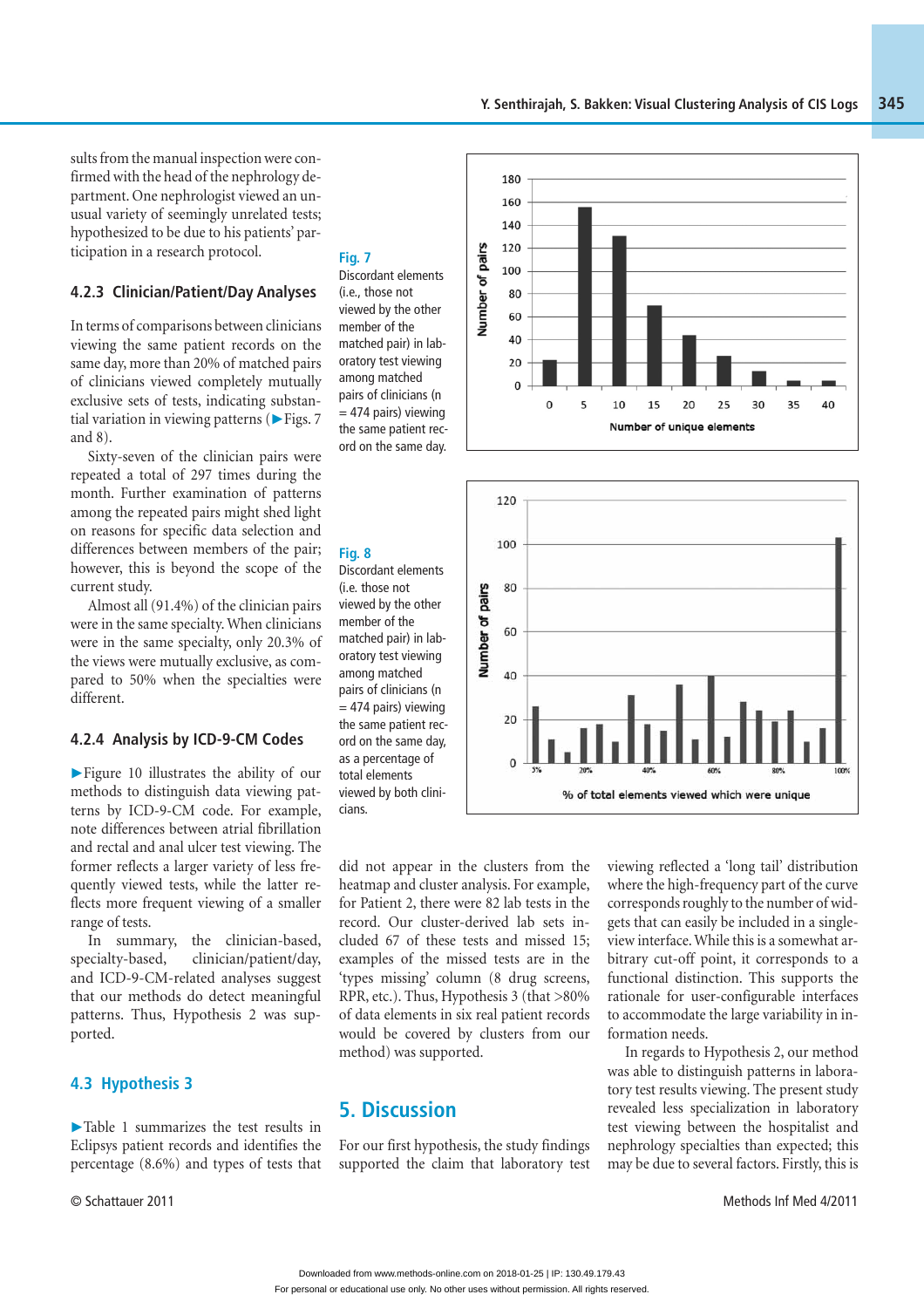

**Fig. 9** Jaccard Index frequency distribution. We calculated the Jaccard index of similarity between the viewed element sets of the same matched pairs as in Figure 8.

a tertiary care institution in which patients at the end stages of renal failure often have multiple comorbidities, perhaps requiring that both sets of clinicians view similar information. The similar figures for numbers of different tests viewed in each specialty may be due to the fact that there may be multiple medcodes for test variations, due to institutional (facility) differences among the institutions comprising NYPH. These were not grouped together because they reflect differences in clinician behavior, need for access, and laboratory test variety, which a widget-based user interface must accommodate. The fact that clinicians clustered into two groups that did not correspond to specialty may indicate that clinician viewing patterns are driven by overall patient situation rather than just clinician specialty. This suggests that specialty-based widgets may provide a starter set of data elements, but that there is a need for further configurability. One unexpected result is the roughly equal total numbers of different tests viewed by both specialties; it might be expected that hospitalists, seeing patients with a wider range of conditions, would be viewing a wider range of tests. Since the user's specialty is known for any CIS session, the identification of specialty-specific viewing patterns would

allow us to populate the system automatically with data elements that are most frequently viewed by that specialty. This includes not only data viewing interfaces, but also population of other interface elements, such as pick lists for widgets and custom lab panel widget creation. This should save time for the user and increase task-technology fit.

Clinicians viewing records of the same patient on the same day had substantial differences in viewing frequencies for some test results. Some variation due to different access times, test result availability, and clinical progression is to be expected, but this may also reflect individual physician viewing practices. Completely different sets of tests are viewed by the pairs of clinicians more than 20% of the time; further study is needed to see how much of this is due to individual physician preference and how much is due to the other processes mentioned. While comparison of clinician pairs in the same specialty (20.3%) and different specialties (50%) reveals that there is much more similarity between those in the same specialty, as expected, the results show that even same-specialty clinician pairs viewed entirely different items 20% of the time.



**Fig. 10** Laboratory test views by ICD-9-CM codes. The differences in testing viewing for atrial fibrillation and rectal and anal ulcer are easily visible.

The study of ICD-9-CM codes and test result viewing must be considered with caution due to issues such as timing of code assignment and difficulty in ascertaining active and inactive problems. Nevertheless, it was possible to distinguish meaningful patterns that made sense medically, such as those in the example (rectal and anal ulcer and atrial fibrillation). If confirmed in future studies, this supports the possibility of diagnosis-relevant tests as widget collections.

In terms of our third hypothesis, the inspection of Eclipsys records of 30 typical nephrology and general inpatients revealed

Methods Inf Med 4/2011 © Schattauer 2011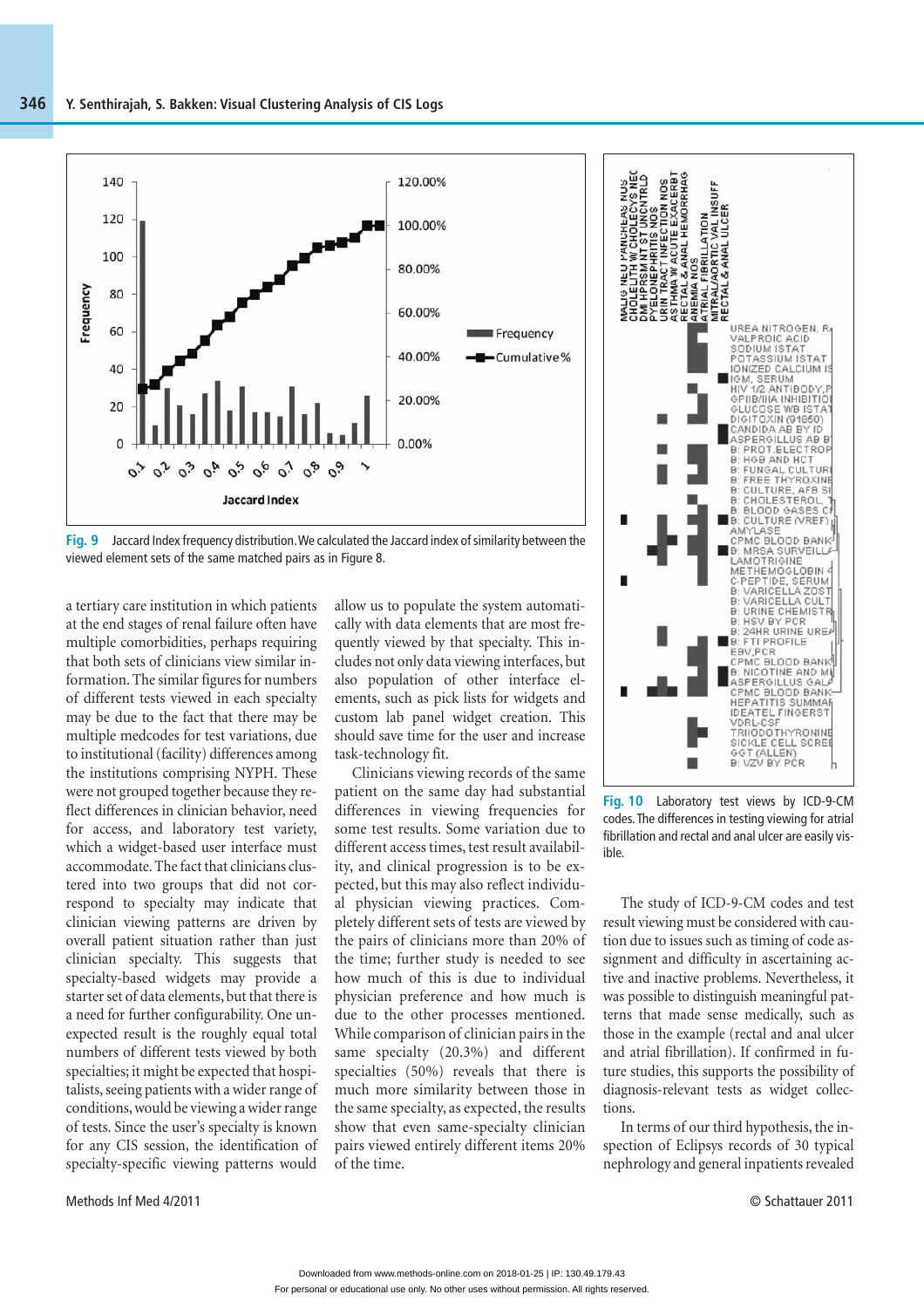**Table 1** Comparison between laboratory tests in 30 Eclipsys patient records and clusters derived

from heatmap and cluster analysis

that the clustering-derived sets captured most of these patients' laboratory tests; with only 51 not present in 589 test results. Although the sample is small and the finding must be confirmed in a larger sample, this suggests that widget collections prepopulated by our methods are likely to include the great majority of tests available for clinicians to view.

The ideal for using these studies to formulate widget collections is to maximize efficiency by providing every test the clinician may need to view while minimizing wasted space and clinician attention by not including unnecessary tests. The consequences of inclusion of extras are not severe, however, as low-priority tests can be placed at the bottom of the page; indeed, one use of our study results can be to prioritize placement (e.g., upper left corner for highly viewed elements).

Limitations of this study include the 1-month length of time for which logfiles were analyzed; this may reflect seasonal variation and presents a smaller sample size. Analysis by panel also differentiated tests which may be identical but bear different names because of use at different institutions; this is a very small proportion of tests. False positives, i.e. panels that are identified as being relevant but are actually not used in context, were not enumerated in this study, but are relevant for future exploration. The consequences of false positives are less severe than for false negatives (i.e., omission of a needed element). Inclusion of elements which are not needed may decrease efficiency but does not have the potential to cause errors of omission the way false negatives would. Only hospitalists and nephrologists were studied; thus, patterns of distinction may not be reflective of other medical specialties.

## **6. Conclusion**

The method proved useful in rapidly and succinctly identifying patterns of information viewing among clinicians, and particularly which information is very frequently viewed by most clinicians and which is viewed by a few individuals or subgroups in specialized patterns. This supports the feasibility of our methods to

**Patient #Tests in #Tests in Patient Patient Record Record and Not in Clusters Types of Tests in Patient Record and Not in Clusters**  1 67 0 2 82 15 8 drug screens, RPR (rapid plasma reagin), protein electrophoresis, C3 and C4 complement 3 147 3 Tobramycin trough, Vancomycin trough, Clostridium difficile 4 52 3 Hepatitis B surface and core Antigen, Hepatitis B Qualitative 5 31 0 6 38 1 Digoxin 7 3 0 8 6 0 9 7 1 C. difficile toxin 10 7 1 Phosphorus 11 11 2 Ddimer, fibrinogen 12 4 0 13 4 1 Phosphorus 14 11 15 16 17 18 19  $20$ 21  $22$ 23 24 25 26  $27$ 28 29 30 **Total**  9 9 7 9 6 7  $\alpha$  7 7 11 7 5 5  $\overline{A}$  11 6 **589**  1 1 2 1 2 1 1 2 1 1 3 2 1 1  $\Omega$  3 1 **51**  Drug screen, serum amylase Phosphorus Phosphorus, Free Phenytoin level Phosphorus Phosphurus, serum amylase Phosphorus Phosphorus vancomycin trough, Phosphorus Phosphorus Phosphorus CSF cell count, CSF smear, CSF glucose + total protein Phosphorus, Free Phenytoin level Phosphorus Enteric pathogens – stool Creatine Phosphokinase,P, B Type Natriuretic Peptide

inform development of initial sets of widgets for the widget-based interface. The fact that distinct patterns were found for individual users (due to role, involvement in different activities (e.g., transplant), case load, or personal preferences confirms the need for the functionalities afforded by user-configurable information access. The